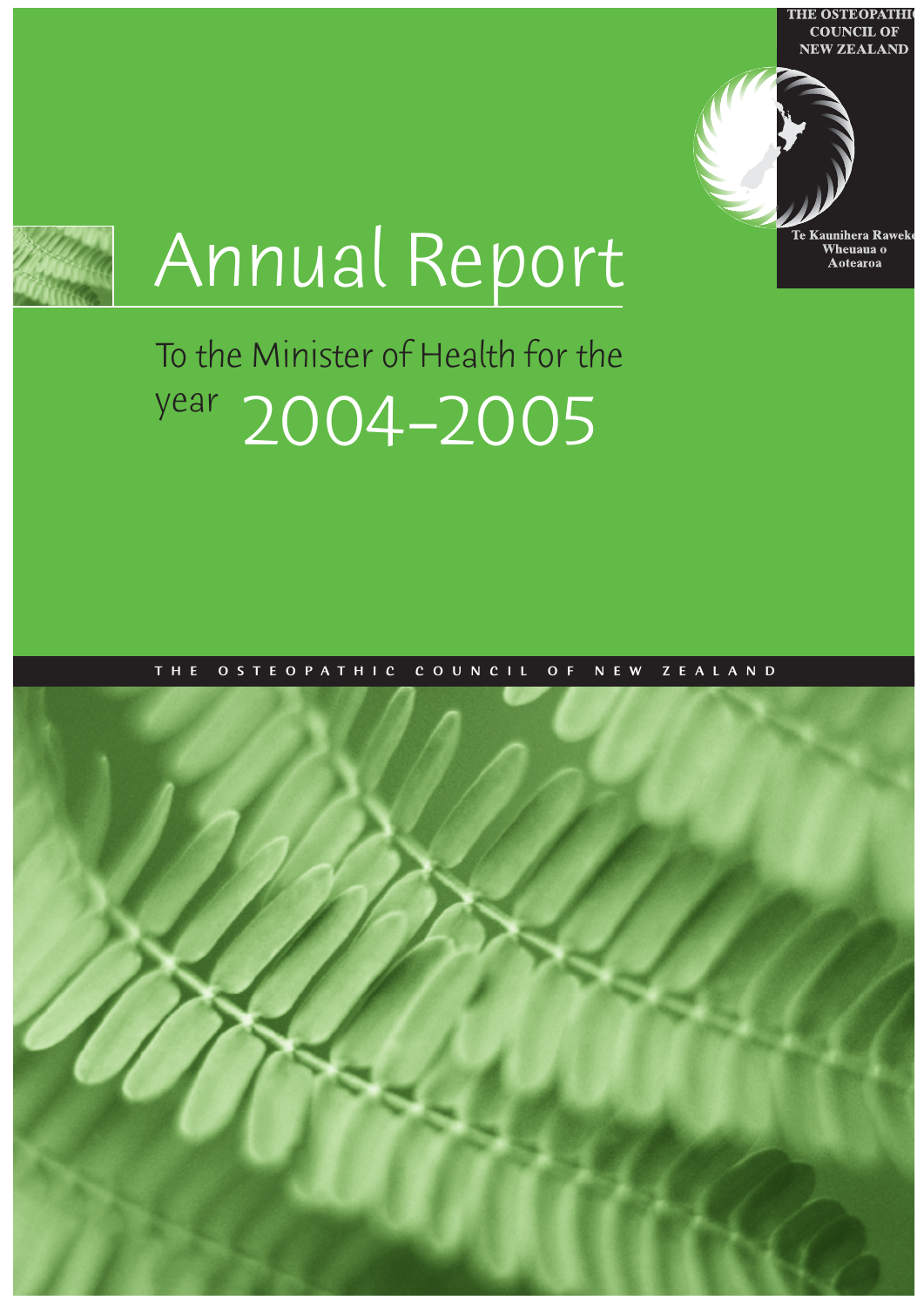#### THE OSTEOPATHIC COUNCIL OF NEW ZEALAND

ANNUAL REPORT FOR THE YEAR 2004/2005

Hon. Annette King Minister of Health Parliament Buildings WELLINGTON

It is with much pleasure that I present the first Annual Report of the Osteopathic Council of New Zealand.

The Osteopathic Council was established with the passing of the Health Practitioners Competence Assurance Act in 2003. The enactment of the HPCA Act on 18 September 2004 has meant that, for the first time, osteopaths practising in New Zealand have come under the same legislation as other regulated health practitioners and now practise as statutory regulated health professionals.

This report highlights the Council's activities for the first fourteen months since it was established and contains the audited accounts for the year ending 31 March 2005.

Jean Drage

Jean Drage **Chairperson**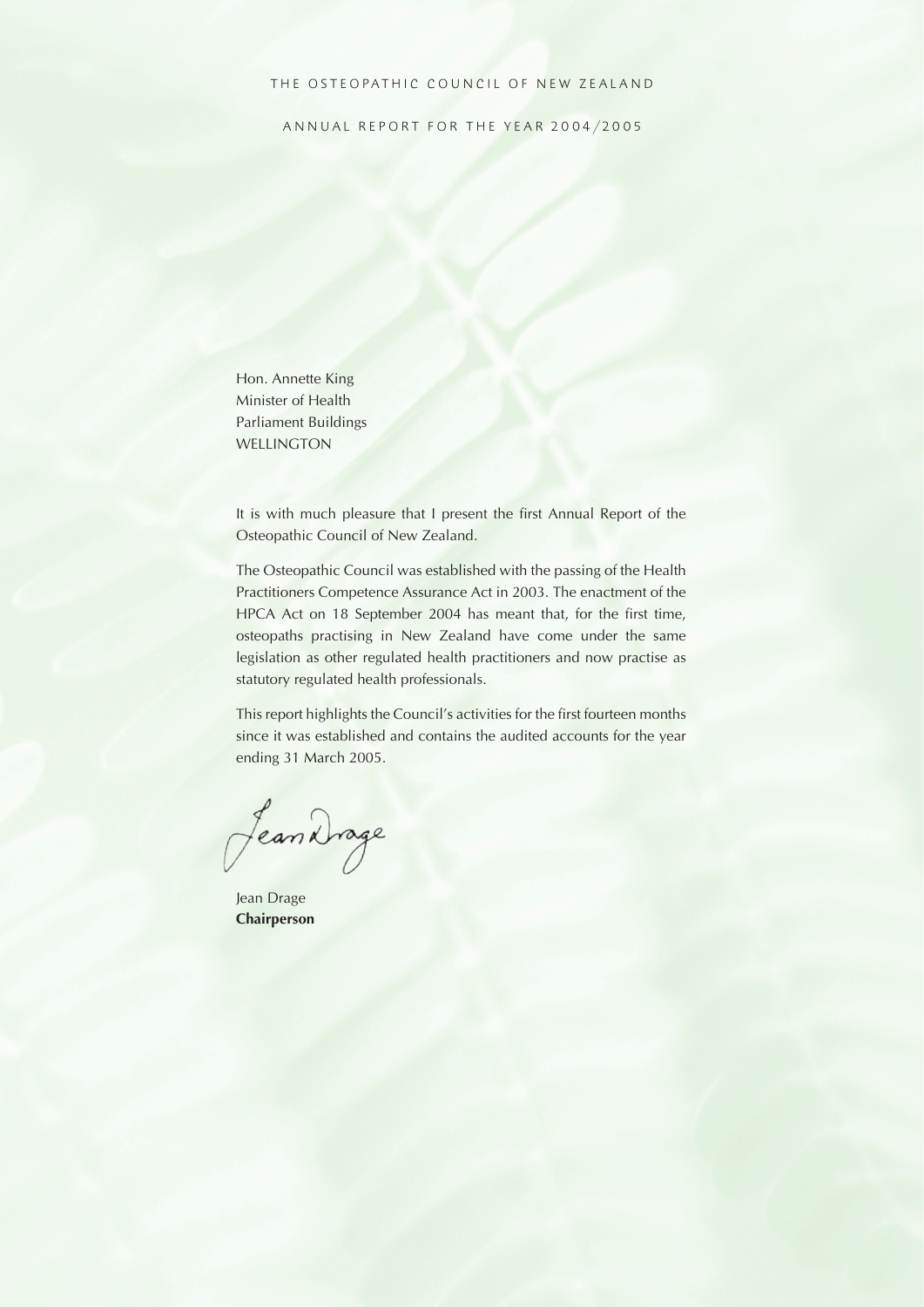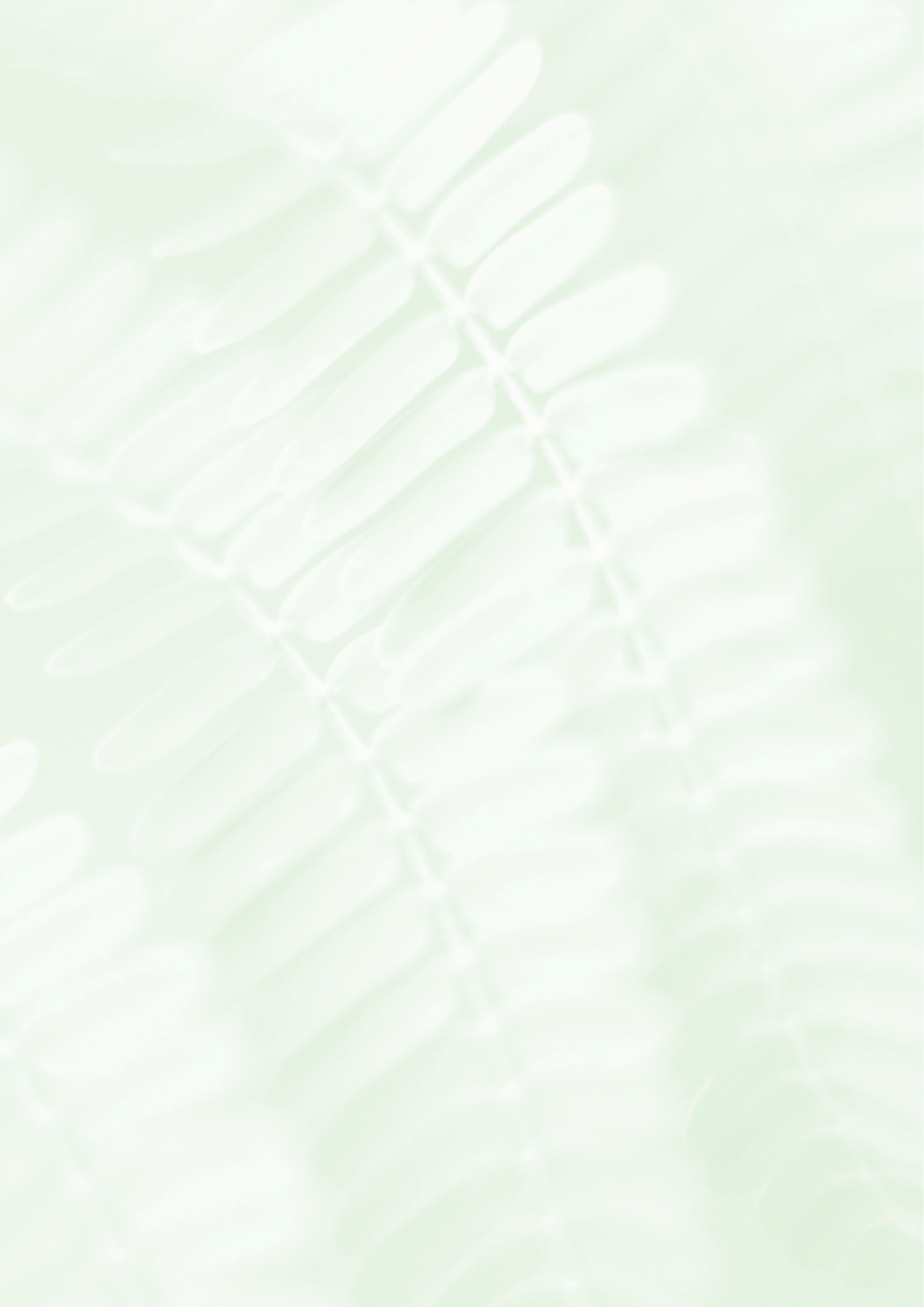## Chairperson's Report

The Health Practitioners Competence Assurance Act 2003 provided for osteopaths practising in New Zealand to be included in the same legislation as other regulated health practitioners and to practise as statutory regulated health professionals. As a result, the Osteopathic Council was set up as the regulatory authority that ensures the provisions of the Act are complied with.

Our first year has been an extremely busy one: our first task being to establish the regulatory framework for registration of all osteopaths by the 18 September. To do this we had to decide on the qualifications required for registration and the osteopathic scope of practice; to set up a public register of osteopaths; establish the competency programme on which annual practising certificates are granted and set up systems for complaints and discipline.

When the Osteopathic Council met for the first time on 11 February 2004 we had seven months to establish the policy and procedures for registration and then process every osteopath who applied for registration in time for the 18 September start up date. Consequently a great deal was done in a brief time. By the end of the 2003-2004 financial year the Council had held 14 council meetings (5 of which were 2 day meetings) and many subcommittee meetings (the latter by teleconference).**<sup>1</sup>**

Initial tasks involved developing a business plan and a budget, establishing a database of all known osteopaths practising in New Zealand and meeting with osteopathic associations and other stakeholders. To prepare for the 18 September registration process, a scope of practice and qualifications criteria for registration on this date was developed. Criteria were also developed for registering osteopaths once the initial registration process was finished – after 18 September 2004. A draft core competency programme and criteria for continuing professional development were also developed as the basic requirement for issuing Annual Practising Certificates in the future.

The Council also set up an exam process for overseas osteopaths applying for New Zealand registration. Exams are currently held at the Unitec Osteopathic Clinic in Auckland, each applicant undertakes three clinically based assessments of one hour each and is examined by a moderator and two examiners.

We were grateful to the NZRO who willingly provided us with the examination process already established by this association as a standard for entry into the profession in this country. This exam process is currently being reviewed.

The Council is also involved in a working party with osteopathic registration boards in Australian states which is looking at a common standard for entry under the Trans-Tasman Mutual Recognition Act 1997.

**<sup>1</sup>**The Council has established 6 subcommittees: Finance, Registration Assessment and Examination, Education, Competence, Professional Conduct and Ethics and Legislation.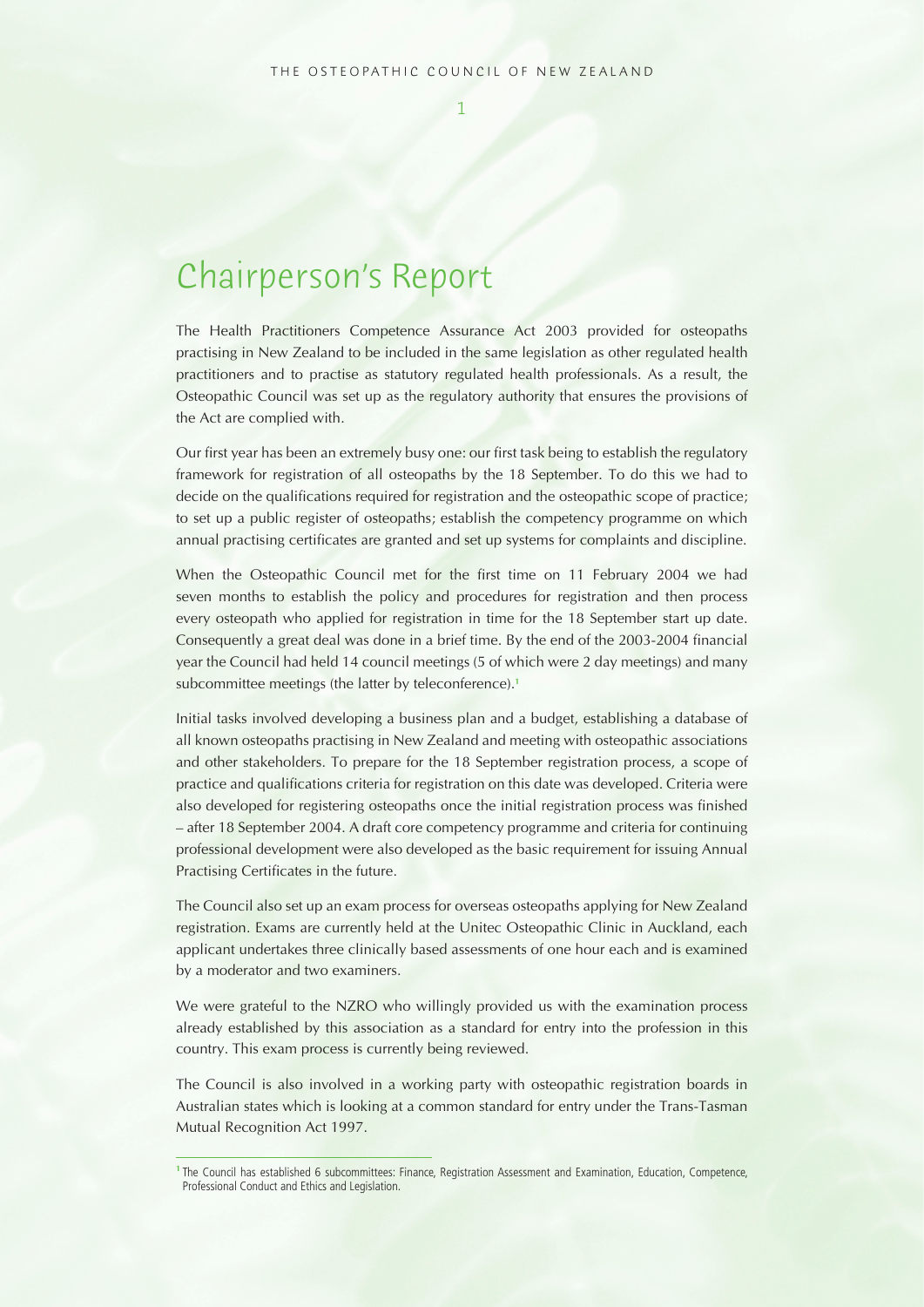As the Council's operation is entirely funded through registration and annual practising certificate fees we had no funding until osteopaths registered in September. We applied to the osteopathic associations for grants to fund the initial six-month set up costs and also had an overdraft with Westpac. We are very grateful to NZRO for the grant of \$100,000 and to NZOA for \$2,000.

The Registration Boards Secretariat (RBS) was contracted to provide support services and the Council's first registrar, Nancy Sutherland, was employed in April. The Council is grateful to Nancy for the great deal of work she undertook during the registration process.

On 31 March 2005 there were 360 Registered Osteopaths in New Zealand.

## The Osteopathic Council

The Osteopathic Council is the only regulatory authority established under the HPCA Act that has a consumer as chairperson.

The Council has 8 members, 6 of whom are osteopaths and 2 consumers. The members are:

> Alex Jones (Deputy Chair) from Hamilton\* Alison Couldrey from Nelson Bruce Harper from Auckland Deepa Ranchhod from Wellington Dennis Stewart from Hawera Paul Hume from Hamilton Ihi Heke from Dunedin Jean Drage (Chair) from Wellington

\*Alex Jones resigned at the end of March 2005 to return to the United Kingdom.

## Consultation

The Council has made it a priority to consult with both the osteopathic profession and other stakeholders. An initial meeting was held with the osteopathic associations in April to discuss their role prior to the HPCA Act being established, the new Osteopathic Council's role, and details of the new registration process.

Two consultation documents were distributed during this year. The first, in May 2004, while providing information to the profession on the HPCA Act and the new Osteopathic Council, asked for feedback on a draft scope of practice and qualification criteria for registration on 18 September 2004. The second, in October 2004, asked for feedback on a draft set of core competencies, proposed continuing professional development requirements and assessment criteria.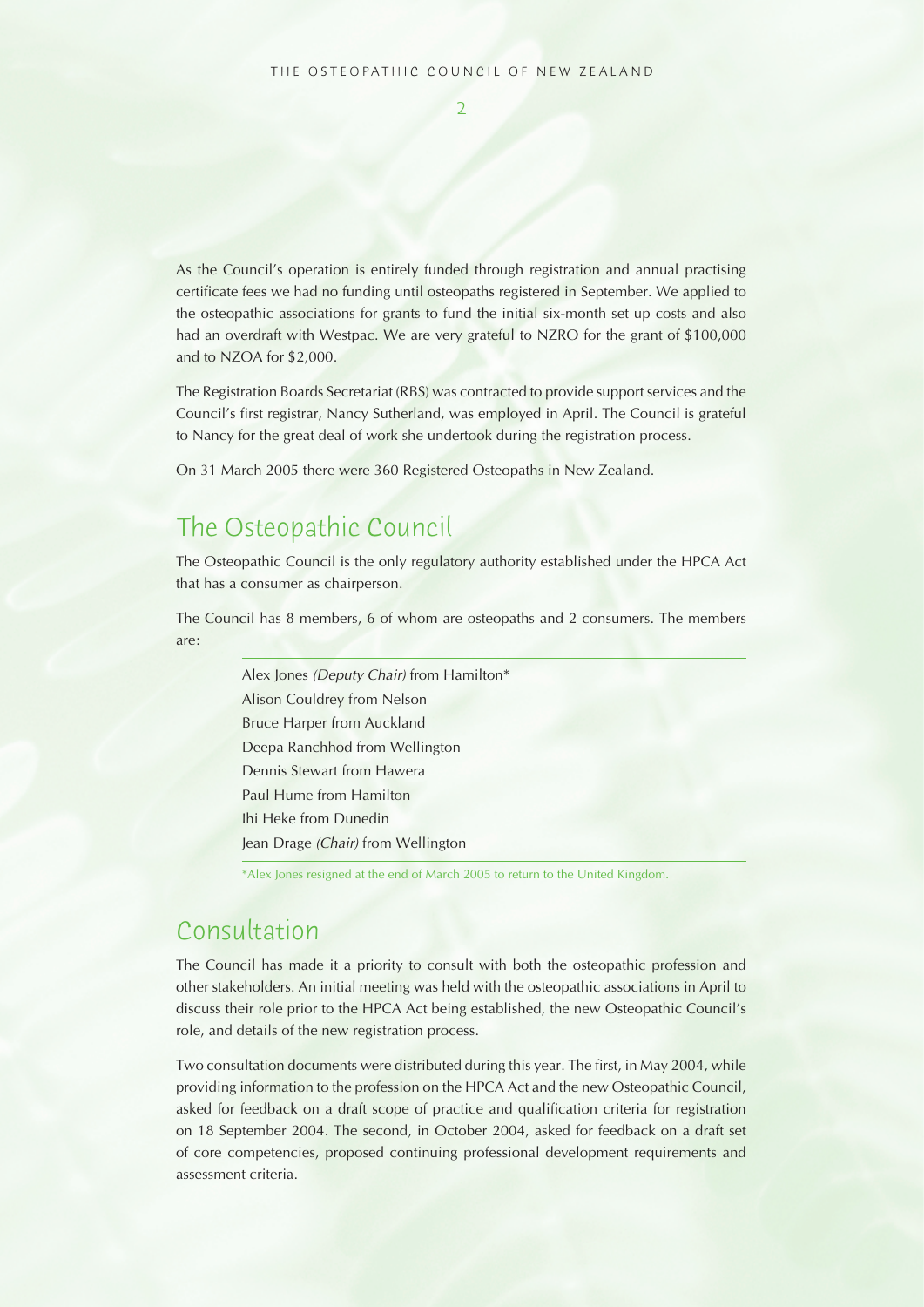The Chairperson spoke to the osteopathic associations' annual general meetings and to staff and final year students at Unitec. The Council also met with the Head of the Osteopathy School at Unitec to discuss the curriculum for the Masters in Osteopathy and with the exam moderator to discuss examination procedures. And the Chairperson and the Registrar met with ACC to discuss the proposed registration process and criteria.

The Council Chairperson and Registrar were also involved in meetings with other health registration authorities within RBS and the Health Regulatory Authorities of New Zealand. And the Deputy Chairperson and the Registrar represented the Council at the annual meeting of the Australasian Conference of Osteopaths Registration Boards.

## The Osteopathic Scope of Practice

*(as published in the New Zealand Gazette in September 2004)*

Registered osteopaths are primary healthcare practitioners who facilitate healing through osteopathic assessment, clinical differential diagnosis and treatment of dysfunctions of the whole person. Osteopaths use various recognised techniques to work with the body's ability to heal itself, thereby promoting health and wellbeing. These osteopathic manipulative techniques are taught in the core curricula of accredited courses in osteopathy. The ultimate responsibility for recognition of practice lies with the Osteopathic Council of New Zealand.

## Registration Criteria

The Osteopathic Council decided that with the intent of the HPCA Act being to protect members of the public, there could be no grandfather provision for currently practising osteopaths. Instead it was decided that all osteopaths would be individually assessed against qualifications criteria. It was also decided that those osteopaths who did not meet this criteria (i.e. their osteopathic qualification was not prescribed by the Council) would be given a 6 month period to prove that their qualification was of a similar standard to those prescribed. If not, they were expected to sit the examination by 31 March 2005.

Therefore eligibility for registration on 18 September 2004 was based on the following criteria:

- Applicants with a qualification prescribed by the Council may be registered in a scope of practice and issued with an annual practising certificate
- Applicants with an osteopathic qualification not prescribed by the Council may be registered in a scope with conditions and issued with an interim practising certificate. The qualification would then be assessed by the Council before 31 March 2005. If the applicant is considered to be appropriately qualified, he or she will be granted unconditional registration. If not, he or she will be required to undertake an assessment by 31 March 2005.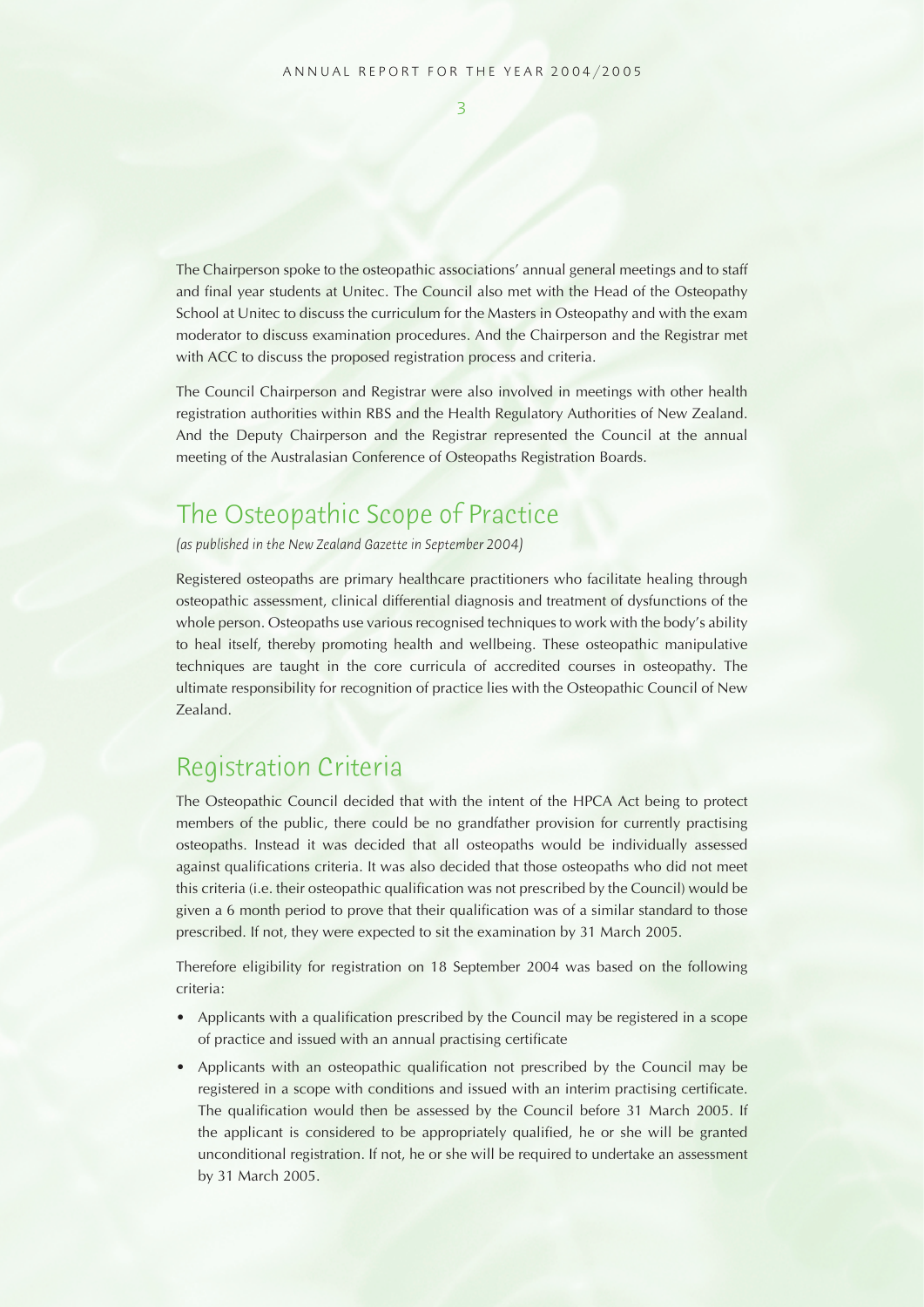$\Delta$ 

• Applicants with no verifiable osteopathic qualification will have to undertake an assessment before 18 September 2004.

The qualifications required for registration on 18 September 2004 (as published in the New Zealand Gazette in July 2004) were:

#### **Qualifications Prescribed for Registration in a Scope of Practice**

#### **Scope of Practice: Osteopath**

Pursuant to section 12 of the Act, the Council has prescribed the following qualifications for registration in the Scope of Practice – Osteopath:

Applicants who have practised osteopathy in New Zealand before 18 September 2004 and apply for registration by or on 18 September 2004 must either:

- Hold one or more of the following qualifications:
	- BA.Ost.Sc
	- B.App.Sc (Human Biology) plus Master of Osteopathy
	- B.App.Sc (Osteopathy)
	- B.App.Sc (Clinical Science) plus BSc Osteopathy
	- B.App.Sc (Clinical Science) plus Bachelor of Osteopathic Science
	- Bachelor of Osteopathy
	- Bachelor of Osteopathic Medicine
	- BSc (Clinical Science) plus Master of Health Science Osteopathy
	- BSc (Hons) Osteopathy
	- BSc (Hons) Osteopathic Medicine
	- Diploma of Osteopathy
	- Grad.Dip.Osteopathy
	- Grad.Dip.Clinical Osteopathy
	- Master of Osteopathy
	- Member of the London College of Osteopathic Medicine
	- MHSc (Ost)
- Awarded by one of the following institutions:
	- British College of Osteopathic Medicine, United Kingdom
	- British College of Naturopathy and Osteopathy, United Kingdom
	- British School of Osteopathy, United Kingdom
	- College of Osteopaths, United Kingdom
	- European School of Osteopathy, United Kingdom
	- London College of Osteopathic Medicine, United Kingdom
	- London School of Osteopathy, United Kingdom
	- Osteopathic College of New Zealand, New Zealand
	- Oxford Brookes University, United Kingdom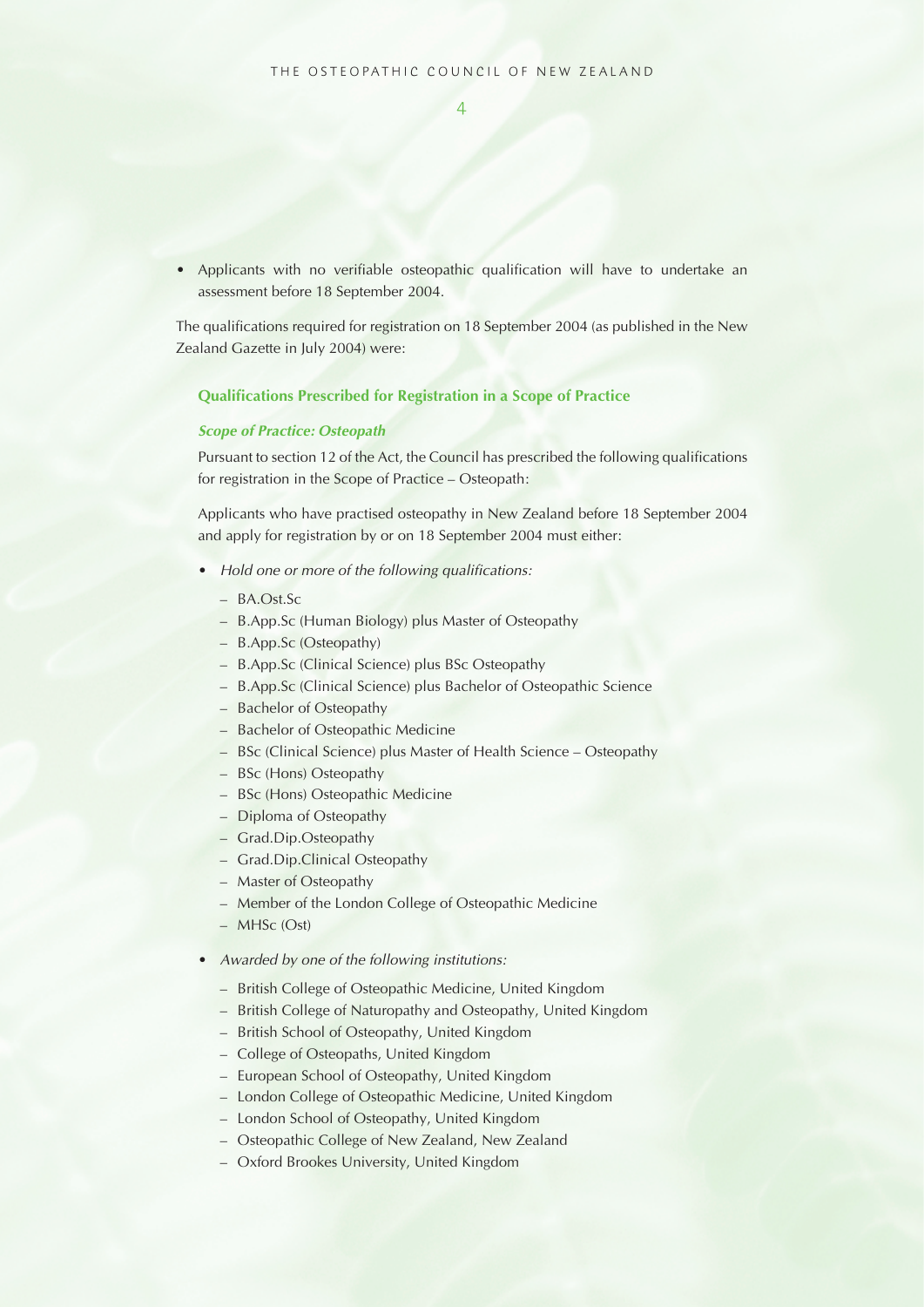- Phillip Institute of Technology, Australia
- RMIT University, Australia
- Royal Melbourne Institute of Technology, Australia
- South Pacific College of Naturopathy and Osteopathy, New Zealand
- Surrey Institute of Osteopathic Medicine, United Kingdom
- Unitec New Zealand, New Zealand
- University of Western Sydney, Australia
- Victoria University of Technology, Australia

**Or**

• Pass an assessment or examination set or approved by the Council.

The qualifications required for Registration now (after 18 September 2004) are:

All applicants must either:

• Hold a Master of Osteopathy awarded by Unitec New Zealand

**Or**

• Pass an assessment or examination set or approved by the Council.

Under the Trans-Tasman Mutual Recognition Act 1997 all osteopaths registered with an Australian state or territory registration authority (except Western Australia) may also apply for registration in New Zealand.

#### Fees

Fees for registration and for an annual practising certificate for the period 18 September 2004 to 31 March 2005 were:

| Application to register                                                                                                     | \$600.00 plus GST   |
|-----------------------------------------------------------------------------------------------------------------------------|---------------------|
| Practising certificate, if practising more than                                                                             | \$497.78 plus GST   |
| 10 hours per week                                                                                                           |                     |
| Practising certificate, if practising 10 hours<br>or less per week                                                          | \$248.89 plus GST   |
| Practising certificate for osteopaths who graduate<br>and are registered in the period 20 September 2004 –<br>31 March 2005 | \$249.89 plus GST   |
|                                                                                                                             |                     |
| <b>Examination Fee</b>                                                                                                      | \$3,000.00 plus GST |
| <b>Examination Review</b>                                                                                                   | \$1,000.00 plus GST |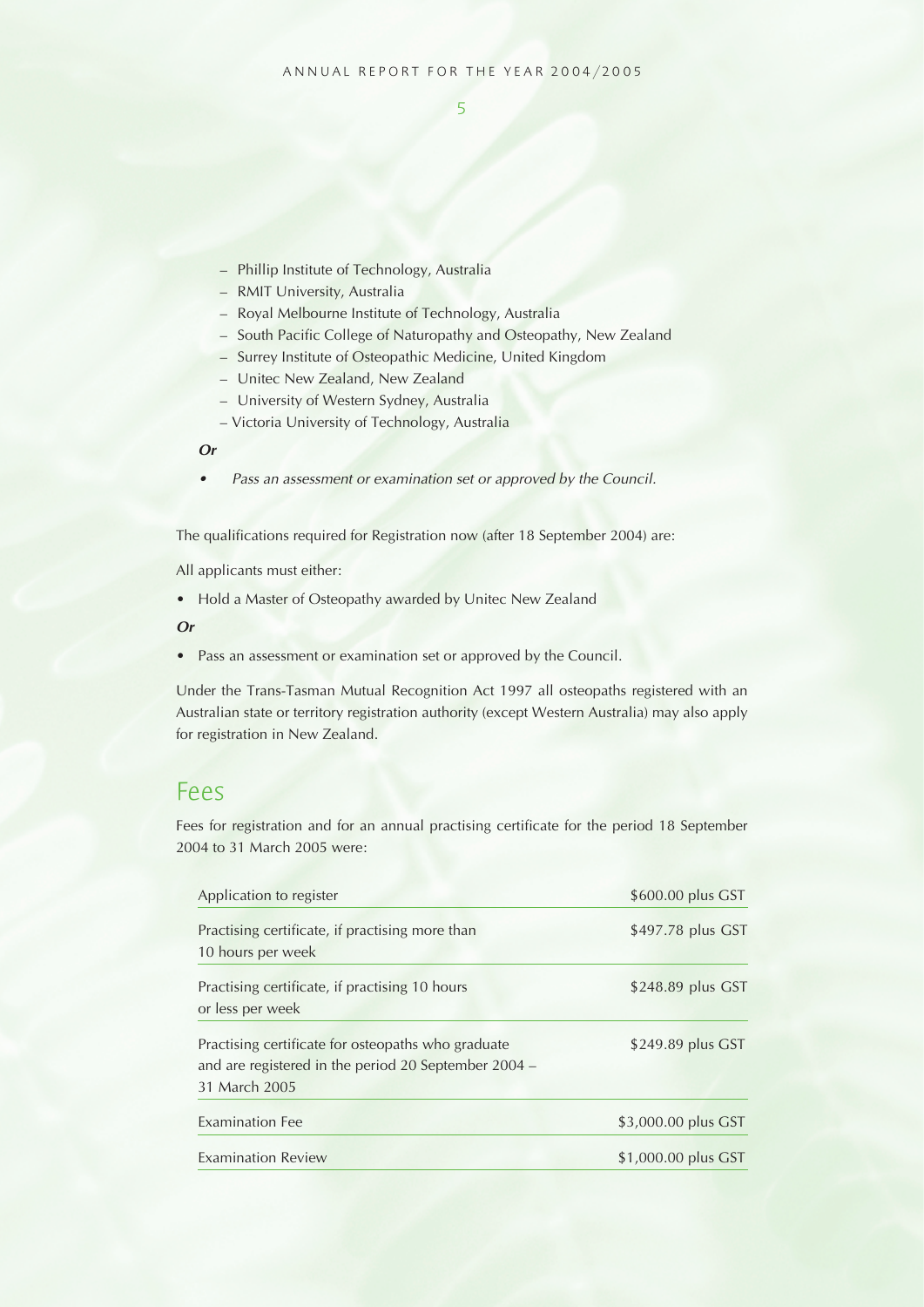#### THE OSTEOPATHIC COUNCIL OF NEW ZEALAND

6

 **2005**

#### **STATEMENT OF FINANCIAL PERFORMANCE FOR THE YEAR ENDED 31 MARCH 2005**

|                                       | <b>Note</b> | \$<br>\$ |
|---------------------------------------|-------------|----------|
|                                       |             |          |
| <b>REVENUE</b>                        |             |          |
| <b>Registration Fees</b>              |             | 241,200  |
| <b>Annual Practising Certificates</b> |             | 173,310  |
| <b>Examination Fees</b>               |             | 36,000   |
| <b>Grants NZRO</b>                    |             | 100,000  |
| Interest Income                       |             | 2,915    |
| Other Income (NZOA Grant)             |             | 1,778    |
| <b>Total Revenue</b>                  |             | 555,203  |
| <b>LESS EXPENDITURE</b>               |             |          |
| Advertising                           | 1,914       |          |
| <b>Audit Fees</b>                     | 1,350       |          |
| <b>Bank Charges</b>                   | 5,250       |          |
| <b>Board Member Fees</b>              | 130,560     |          |
| <b>Committee Members Fees</b>         | 3,008       |          |
| <b>Consultancy Fees</b>               | 6,813       |          |
| Catering                              | 3,111       |          |
| <b>Examiners Fees</b>                 | 11,506      |          |
| <b>Equipment Hire</b>                 |             | 826      |
| <b>Room Hire</b>                      |             | 857      |
| <b>Legal Fees</b>                     |             | 608      |
| <b>HPDT - Establishment Costs</b>     |             | 251      |
| Postage                               | 4,260       |          |
| <b>Printing &amp; Stationery</b>      | 12,538      |          |
| <b>Professional Fees</b>              | 5,244       |          |
| <b>Publications</b>                   |             | 353      |
| <b>Service Charges</b>                | 96,348      |          |
| Telephone                             | 4,541       |          |
| Travel & Accommodation - NZ           | 33,001      |          |
| Travelling Expenses - Australia       | 1,219       |          |
| Travelling Expenses - Overseas        |             | 629      |
| <b>Travel Non-Deductable</b>          | 1,771       |          |
| <b>Total Expenditure</b>              |             | 325,958  |
| <b>NET SURPLUS/(DEFICIT)</b>          |             | 229,245  |
|                                       |             |          |

**STATEMENT OF MOVEMENTS IN EQUITY FOR THE YEAR ENDED 31 MARCH 2005**

|                                |             | 2005 |         |
|--------------------------------|-------------|------|---------|
|                                | <b>Note</b> |      |         |
| Net Surplus/(Deficit) for Year |             |      | 229,245 |
|                                |             |      |         |

The attached NOTES form part of these Financial Statements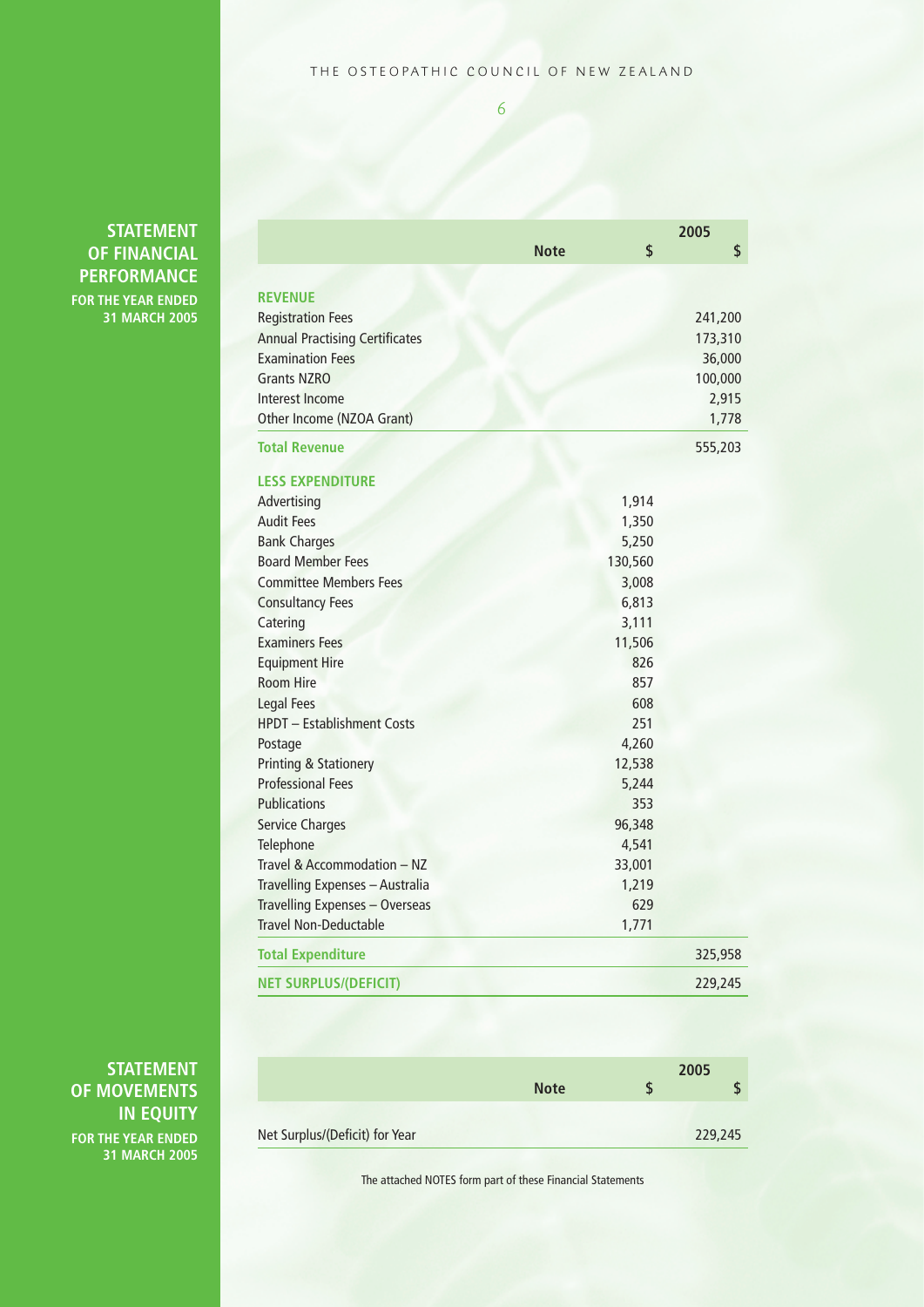#### ANNUAL REPORT FOR THE YEAR 2004/2005

7

|                                   | <b>Note</b> | \$      | 2005<br>\$ |  |
|-----------------------------------|-------------|---------|------------|--|
|                                   |             |         |            |  |
| <b>EQUITY</b>                     |             |         | 229,245    |  |
| <b>Represented By:</b>            |             |         |            |  |
| <b>CURRENT ASSETS</b>             |             |         |            |  |
| <b>Accrued Income</b>             |             | 203     |            |  |
| <b>Westpac Cheque Account</b>     |             | 33,567  |            |  |
| <b>Westpac Call Account</b>       |             | 350,283 |            |  |
| <b>Westpac Term Deposits</b>      |             | 151,505 |            |  |
| <b>Total Current Assets</b>       |             | 535,558 |            |  |
| <b>TOTAL ASSETS</b>               |             |         | 535,558    |  |
| <b>CURRENT LIABILITIES</b>        |             |         |            |  |
| <b>Income Received in Advance</b> |             | 257,988 |            |  |
| <b>Accounts Payable</b>           |             | 18,843  |            |  |
| <b>GST Payable</b>                |             | 29,482  |            |  |
| <b>Total Current Liabilities</b>  |             | 306,313 |            |  |
| <b>TOTAL LIABILITIES</b>          |             |         | 306,313    |  |
| <b>NET ASSETS</b>                 |             |         | 229,245    |  |

For and on behalf of the Board

Chairperson:  $\bigcap \mathcal{C}$  an  $\mathcal{K}$  range Date: 19/08/2005

Registrar:  $\mu$ are  $\chi$ Ollen Date: 19/08/2005

**STATEMENT OF FINANCIAL POSITION AS AT 31 MARCH 2005**

The attached NOTES form part of these Financial Statements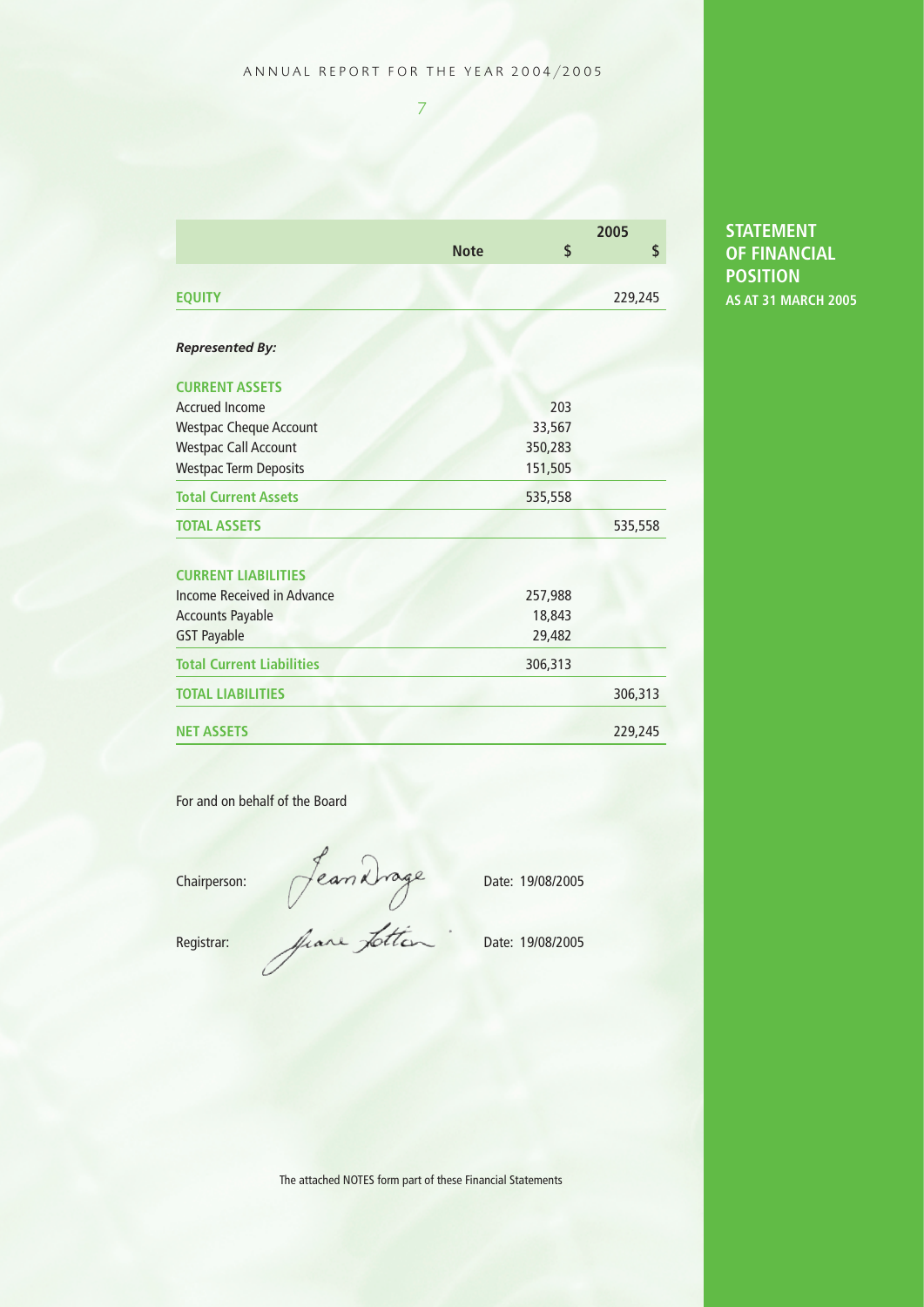#### THE OSTEOPATHIC COUNCIL OF NEW ZEALAND

8

#### **NOTES TO THE 2005 FINANCIAL STATEMENTS**

#### **STATEMENT OF ACCOUNTING POLICIES**

#### **REPORTING ENTITY**

The Board is constituted under the Health Practitioners Competence Assurance Act 2003.

These Financial Statements have been prepared in accordance with the Financial Reporting Act 1993.

The Board qualifies for differential reporting as it is not publicly accountable and is not large. The Board has taken advantage of all applicable differential reporting exemptions.

#### **GENERAL ACCOUNTING POLICIES**

The Measurement base adopted is that of historical cost. Reliance is placed on the fact that the business is a going concern.

Accrual accounting is used to match expenses and revenues.

The Board commenced operating in September 2004, therefore these financial accounts represent seven months of operation.

#### **SPECIFIC ACCOUNTING POLICIES**

#### **Annual Practising Certificate Income**

Annual Practising Certificate Income is recorded only upon receipt. No Accounts Receivable are recognised and receipts for Annual Practising Certificates issued for future years are shown as Income Received in Advance.

#### **Goods & Services Tax**

The Financial Statements have been prepared on a tax exclusive basis with the exception of Accounts Receivable and Accounts Payable which include GST.

#### **Investments**

Investments are recognised at cost. Investment income is recognised on an accruals basis where appropriate.

#### **Income Tax**

The Board has been granted Charitable Status by the Inland Revenue Department. Therefore, under exemption CW34(1)(b) of the Income Tax Act 2004 the Board is exempt from Income Tax.

#### **2. CONTINGENT LIABILITIES AND COMMITMENTS**

A contractual liability of \$197,288 exists to the Registration Boards Secretariat Limited regarding service charges for the next two years.

#### **3. RELATED PARTY TRANSACTIONS**

There were no transactions involving related parties during the year, other than those already disclosed elsewhere in these Financial Statements.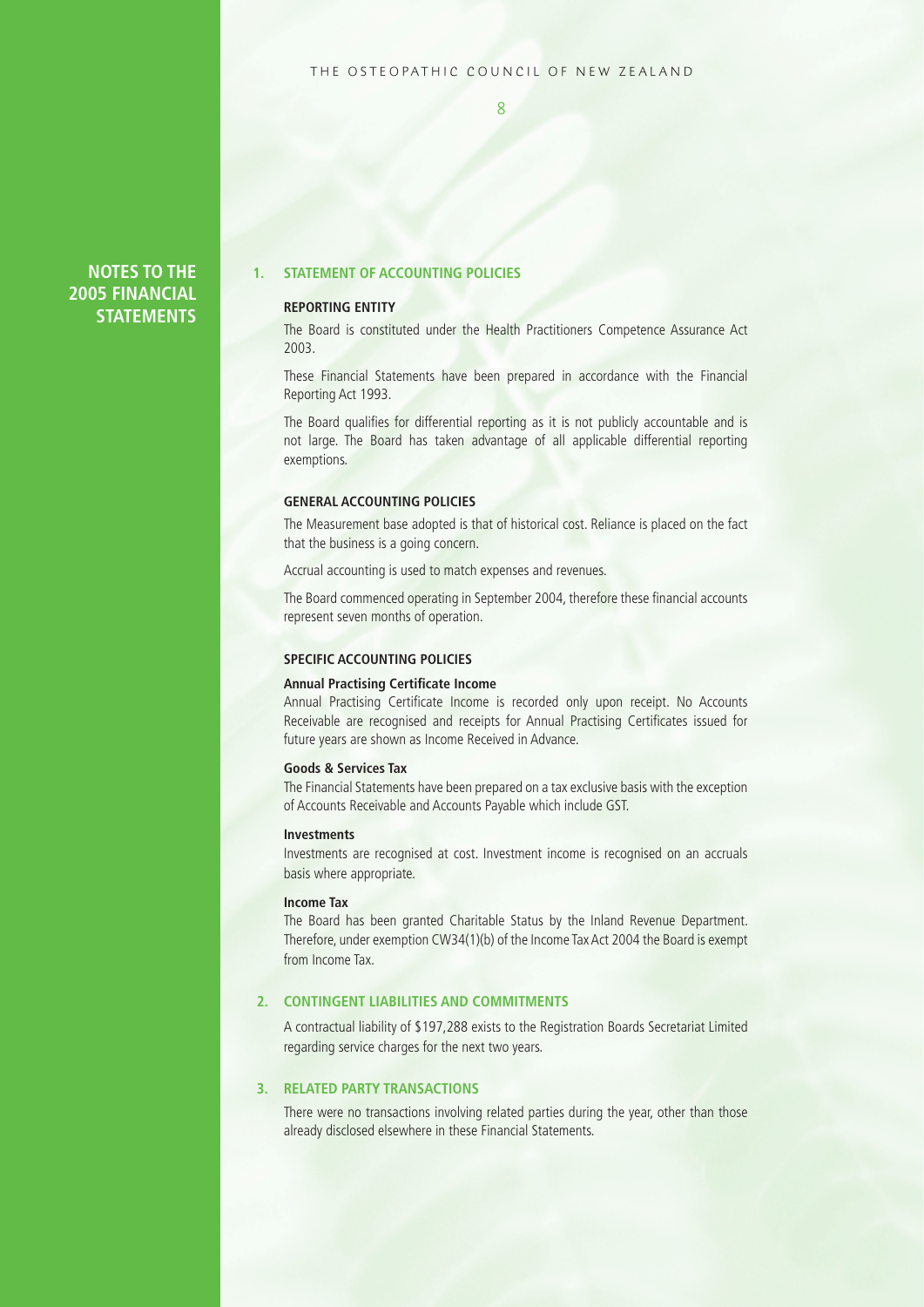

#### **AUDIT REPORT TO THE MEMBERS OF THE OSTEOPATHIC COUNCIL**

We have audited the Financial Statements consisting of the Statement of Financial Performance, Statement of Movements in Equity, Statement of Financial Position, and Notes to the Financial Statements. The Financial Statements provide information about the past performance of the Osteopathic Council and its financial position as at 31 March 2005. This information is stated in accordance with the accounting policies set out in the Notes to the Financial Statements.

#### **Council's Responsibilities**

The Council is responsible for the preparation of Financial Statements, which gives a true and fair view of the financial position of the Osteopathic Council as at 31 March 2005 and of the results of operations for the period ended 31 March 2005.

#### **Auditor's Responsibilities**

It is our responsibility to express an independent opinion on the Financial Statements presented by the Council and report our opinion to you.

#### **Basis of Opinion**

An audit includes examining, on a test basis, evidence relevant to the amounts and disclosures in the Financial Statements. It also includes assessing:

- The significant estimates and judgements made by the Council in the preparation of the Financial Statements; and
- Whether the accounting policies are appropriate to the Osteopathic Council's circumstances, consistently applied and adequately disclosed.

We conducted our audit in accordance with generally accepted auditing standards in New Zealand. We planned and performed our audit so as to obtain all the information and explanations which we considered necessary in order to provide us with sufficient evidence to give reasonable assurance that the Financial Statements are free from material misstatements, whether caused by fraud or error. In forming our opinion we also evaluated the overall adequacy of the presentation of the information in the Financial Statements.

Other than in our capacity as Auditors, we have no relationship with or interest in the Osteopathic Council.

#### **Unqualified Opinion**

We have obtained all the information and explanations that we have required.

In our opinion:

- Proper accounting records have been kept by the Council as far as appears from our examination of those records; and
- The Financial Statements:
	- comply with generally accepted accounting practice; and
	- give a true and fair view of the financial position of the Osteopathic Council as at 31 March 2005 and the results of its operations for the period ended on that date.

Our audit was completed on 19 August 2005 and our unqualified opinion is expressed as at that date.

Roch Javie Chit

Martin Jarvie PKF Chartered Accountants WELLINGTON

85 THE TERRACE P.O. BOX 1208 **WELLINGTON** PHONE 04 472 7919 FAX 04 473 4720 www.martinjarviepkf.co.nz

Graham T. Langridge Robert A. Elms

*Independent Member of PKF International*